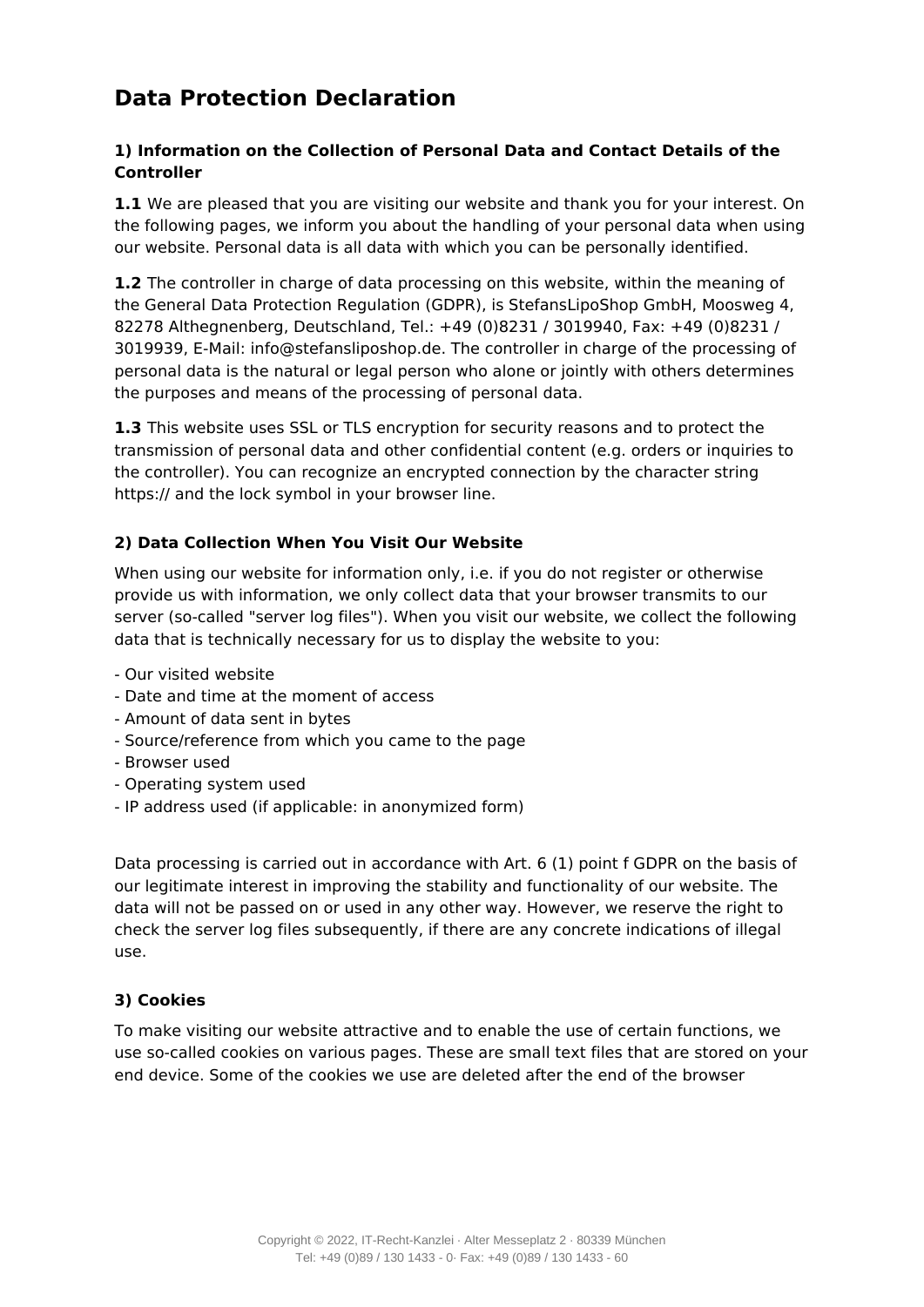session, i.e. after closing your browser (so-called session cookies). Other cookies remain on your terminal and enable us or our partner companies (third-party cookies) to recognize your browser on your next visit (persistent cookies). If cookies are set, they collect and process specific user information such as browser and location data as well as IP address values according to individual requirements. Persistent cookies are automatically deleted after a specified period, which may vary depending on the cookie. You can check the duration of the respective cookie storage in the overview of the cookie settings of your web browser.

In some cases, cookies are used to simplify the ordering process by saving settings (e.g. remembering the content of a virtual shopping basket for a later visit to the website). If personal data are also processed by individual cookies set by us, the processing is carried out in accordance with Art. 6 (1) point b GDPR either for the execution of the contract or in accordance with Art. 6 (1) point f GDPR to safeguard our legitimate interests in the best possible functionality of the website and a customer-friendly and effective design of the page visit.

Please note that you can set your browser in such a way that you are informed about the setting of cookies and you can decide individually about their acceptance or exclude the acceptance of cookies for certain cases or generally. Each browser differs in the way it manages the cookie settings. This is described in the help menu of each browser, which explains how you can change your cookie settings. You will find these for the respective browsers under the following links:

- Internet Explorer:

https://support.microsoft.com/en-us/windows/delete-and-manage-cookies-168dab11-075 3-043d-7c16-ede5947fc64d

- Firefox:

https://support.mozilla.org/en-US/kb/enhanced-tracking-protection-firefox-desktop

- Chrome: https://support.google.com/chrome/answer/95647?hl=en&hlrm=en
- Safari: https://support.apple.com/en-gb/guide/safari/sfri11471/mac
- Opera: https://help.opera.com/en/latest/web-preferences/#cookies

Please note that the functionality of our website may be limited if cookies are not accepted.

## **4) Contacting Us**

When you contact us (e.g. via contact form or e-mail), personal data is collected. Which data is collected in the case of a contact form can be seen from the respective contact form. This data is stored and used exclusively for the purpose of responding to your request or for establishing contact and for the associated technical administration. The legal basis for processing data is our legitimate interest in responding to your request in accordance with Art. 6 (1) point f GDPR. If your contact is aimed at concluding a contract, the additional legal basis for the processing is Art. 6 (1) point b GDPR. Your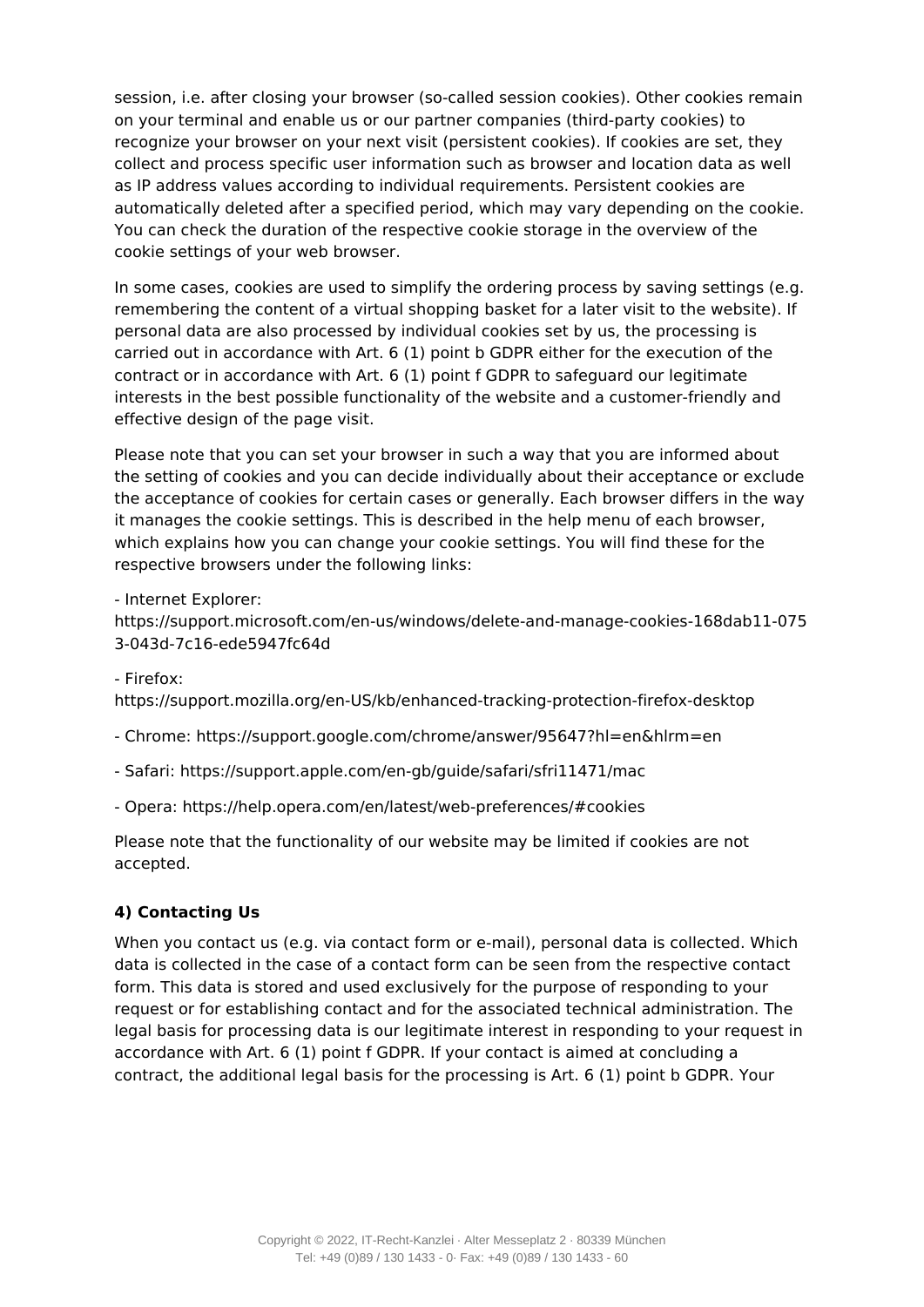data will be deleted after final processing of your enquiry; this is the case if it can be inferred from the circumstances that the facts in question have been finally clarified, provided there are no legal storage obligations to the contrary.

# **5) Data Processing When Opening a Customer Account and for Contract Processing**

Pursuant to Art. 6 (1) point b GDPR, personal data will continue to be collected and processed to the extent required in each case if you provide us with this data when opening a customer account. The data required for opening an account can be found in the input mask of the corresponding form on our website. Deletion of your customer account is possible at any time and can be done by sending a message to the above address of the person responsible. After deletion of your customer account, your data will be deleted, provided that all contracts concluded via it have been fully processed, no legal retention periods are opposed and no legitimate interest on our part in the continued storage exists.

# **6) Use of Client Data for Direct Advertising**

## Subscribe to our e-mail newsletter

If you register for our e-mail newsletter, we will regularly send you information about our offers. The only mandatory data for sending the newsletter is your e-mail address. The provision of further data is voluntary and will be used to address you personally. We use the so-called double opt-in procedure for sending the newsletter. This means that we will only send you an e-mail newsletter once you have expressly confirmed that you consent to receiving newsletters. We will then send you a confirmation e-mail asking you to confirm that you wish to receive the newsletter in future by clicking on an appropriate link.

By activating the confirmation link, you give us your consent for the use of your personal data pursuant to Art. 6 (1) point a GPPR. When you register for the newsletter, we store your IP address entered by your Internet service provider (ISP) as well as the date and time of registration for the purpose of tracing any possible misuse of your e-mail address at a later date. The data collected by us when you register for the newsletter is used exclusively for the promotional purposes by way of the newsletter. You can unsubscribe from the newsletter at any time via the link provided for this purpose in the newsletter or by sending a corresponding message to the responsible person named at the beginning. After unsubscribing, your e-mail address will be deleted from our newsletter distribution list immediately, unless you have expressly consented to further use of your data, or we reserve the right to a more extensive use your data which is permitted by law and about which we inform you in this declaration.

## **7) Processing of Data for the Purpose of Order Handling**

**7.1** Insofar as necessary for the processing of the contract for delivery and payment purposes, the personal data collected by us will be passed on to the commissioned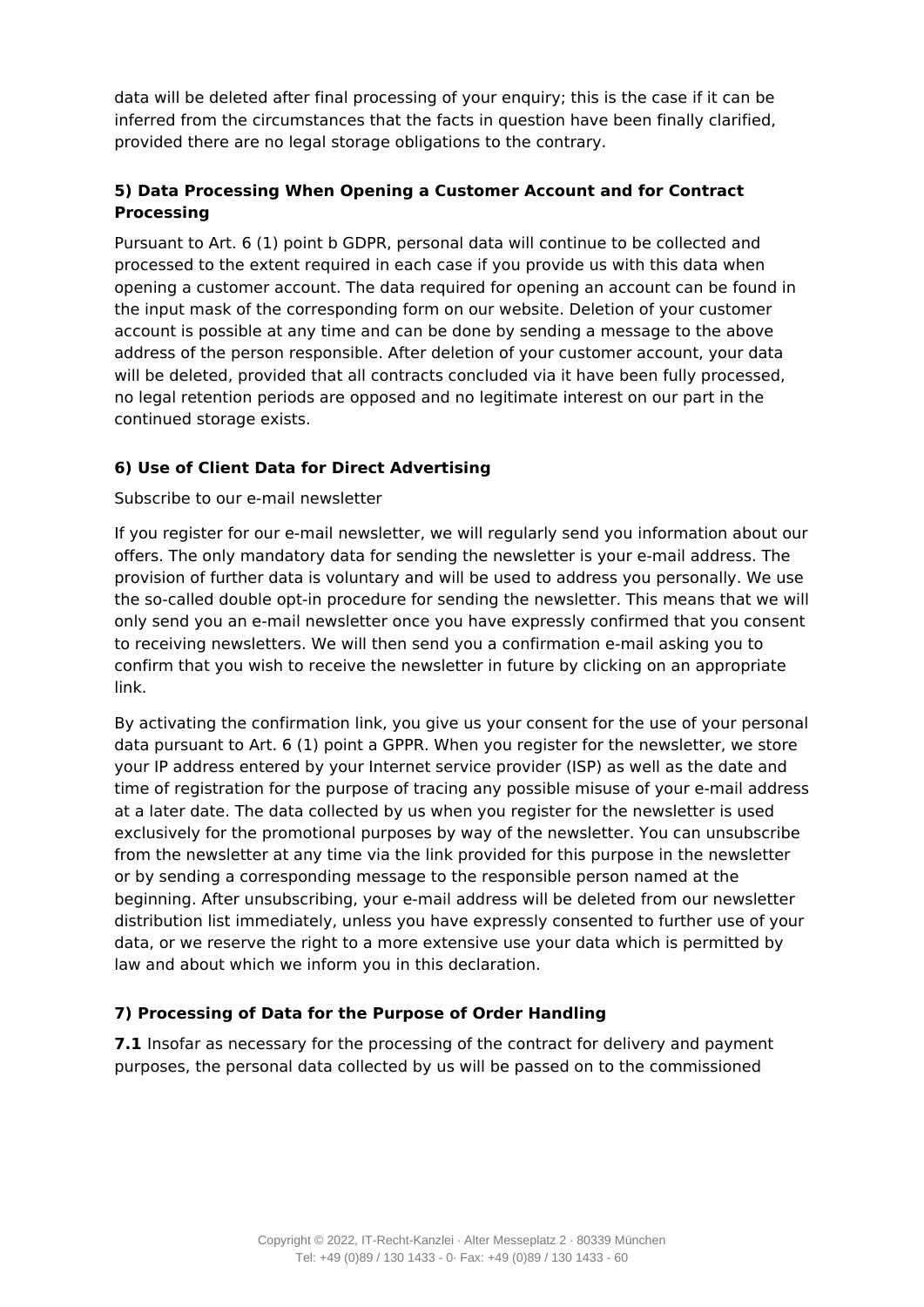transport company and the commissioned credit institution in accordance with Art. 6 (1) lit. b GDPR.

If we owe you updates for goods with digital elements or for digital products on the basis of a corresponding contract, we will process the contact data (name, address, e-mail address) provided by you when placing the order in order to inform you personally by suitable means of communication (e.g. by post or e-mail) about upcoming updates within the legally stipulated period of time within the framework of our statutory duty to inform pursuant to Art. 6 (1) lit. c GDPR. Your contact details will be used strictly for the purpose of informing you about updates owed by us and will only be processed by us for this purpose to the extent necessary for the respective information.

In order to process your order, we also work together with the following service provider(s), who support us in whole or in part in the execution of concluded contracts. Certain personal data is transmitted to these service providers in accordance with the following information.

## **7.2** Use of Payment Service Providers

#### - Paypal

When you pay via PayPal, credit card via PayPal, direct debit via PayPal or - if offered - "purchase on account" or "payment by instalments" via PayPal, we transmit your payment data to PayPal (Europe) S.a.r.l. et Cie, S.C.A., 22-24 Boulevard Royal, L-2449 Luxembourg (hereinafter "PayPal"). The transfer takes place in accordance with Art. 6 (1) point b GDPR and only insofar as this is necessary for payment processing. PayPal reserves the right to carry out credit checks for the payment methods credit card via PayPal, direct debit via PayPal or, if offered, "purchase on account" or "payment by installments" via PayPal. For this purpose, your payment data may be passed on to credit agencies on the basis of PayPal's legitimate interest in determining your solvency pursuant to Art. 6 (1) point f GDPR. PayPal uses the result of the credit assessment in relation to the statistical probability of non-payment for the purpose of deciding on the provision of the respective payment method. The credit report can contain probability values (so-called score values). If score values are included in the result of the credit report, they are based on recognized scientific, mathematical-statistical methods. The calculation of the score values includes, but is not limited to, address data. For further information on data protection law, including the credit agencies used, please refer to PayPal's data protection declaration at:

https://www.paypal.com/uk/webapps/mpp/ua/privacy-full.

You can object to this processing of your data at any time by sending a message to PayPal. However, PayPal may still be entitled to process your personal data if this is necessary for contractual payment processing.

## - Unzer

When paying by credit card via Unzer, payment is processed by the payment service provider Unzer GmbH, Vangerowstraße 18, 69115 Heidelberg (hereinafter "Unzer"), to whom we pass on your data provided during the ordering process exclusively for the purpose of payment processing in accordance with Art. 6 (1) point b GDPR. The data will only be passed on if it is necessary for payment processing. To the extent necessary,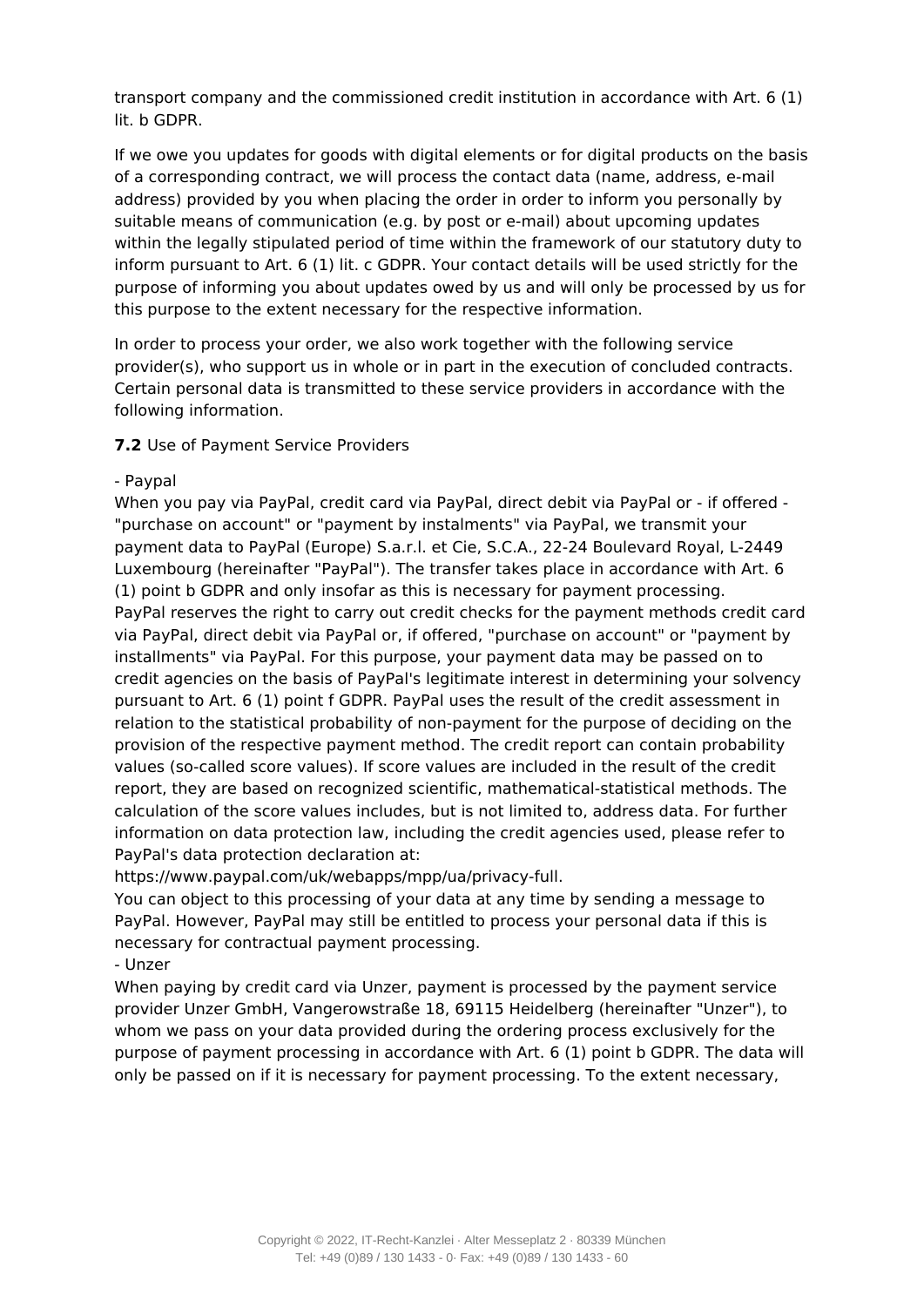Unzer will then transmit your data to HUELLEMANN & STRAUSS ONLINESERVICES S.A., 1, Place du Marché, 6755 Grevenmacher, Luxembourg, in accordance with Art. 6 (1) point b GDPR.

If you choose the payment method "Purchase invoice via Unzer" or "Direct debit via Unzer", you will be asked to enter your personal data (first and last name, street, house number, postcode, city, date of birth, e-mail address and telephone number) during the order process. In order to safeguard our legitimate interest in determining the solvency of our customers, we will forward this data to Unzer GmbH, Vangerowstr. 18, 69115 Heidelberg (hereinafter "Unzer") for the purpose of a credit assessment in accordance with Art. 6 (1) point f GDPR. Based on your personal data and other data (such as shopping cart, invoice amount, order history, payment experience), Unzer will check whether the payment option you have selected can be granted with regard to payment and/or default risks. In order to decide on the establishment or implementation of a contractual relationship, identity or creditworthiness, information from the following credit agencies may also be included pursuant to Article 6 (1) point f GDPR:

- SCHUFA Holding AG, Kormoranweg 5, 65201 Wiesbaden

- CRIF GmbH -Niederlassung Hamburg-, Friesenweg 4, Haus 12 22763 Hamburg

- Arvato Infoscore GmbH, Rheinstraße 99, 76532 Baden-Baden

- Deltavista GmbH, Kaiserstraße 217, 76133 Karlsruhe
- UNIVERSUM Business GmbH, Hugo-Junkers-Straße 3, 60386 Frankfurt am Main
- Bisnode International Group, Robert-Bosch-Straße 11, 64293 Darmstadt
- Regis24 GmbH, Wallstraße 58, 10179 Berlin
- Creditreform AG, Hellersbergstraße 12, 41460 Neuss

The credit report can contain probability values (so-called score values). If score values are included in the result of the credit report, they are based on recognized scientific, mathematical-statistical methods. The calculation of the score values includes, but is not limited to, address data.

You can object to this processing of your data at any time by sending a message to the controller responsible for data processing or to Unzer. However, Unzer may still be entitled to process your personal data if this is necessary for contractual payment processing.

## **8) Rights of the Data Subject**

**8.1** The applicable data protection law grants you the following comprehensive rights of data subjects (rights of information and intervention) vis-à-vis the data controller with regard to the processing of your personal data:

- Right of access by the data subject pursuant to Art. 15 GDPR: You shall have the right to receive the following information: The personal data processed by us; the purposes of the processing; the categories of processed personal data; the recipients or categories of recipients to whom the personal data have been or will be disclosed; the envisaged period for which the personal data will be stored, or, if not possible, the criteria used to determine that period; the existence of the right to request from the controller rectification or erasure of personal data or restriction of processing personal data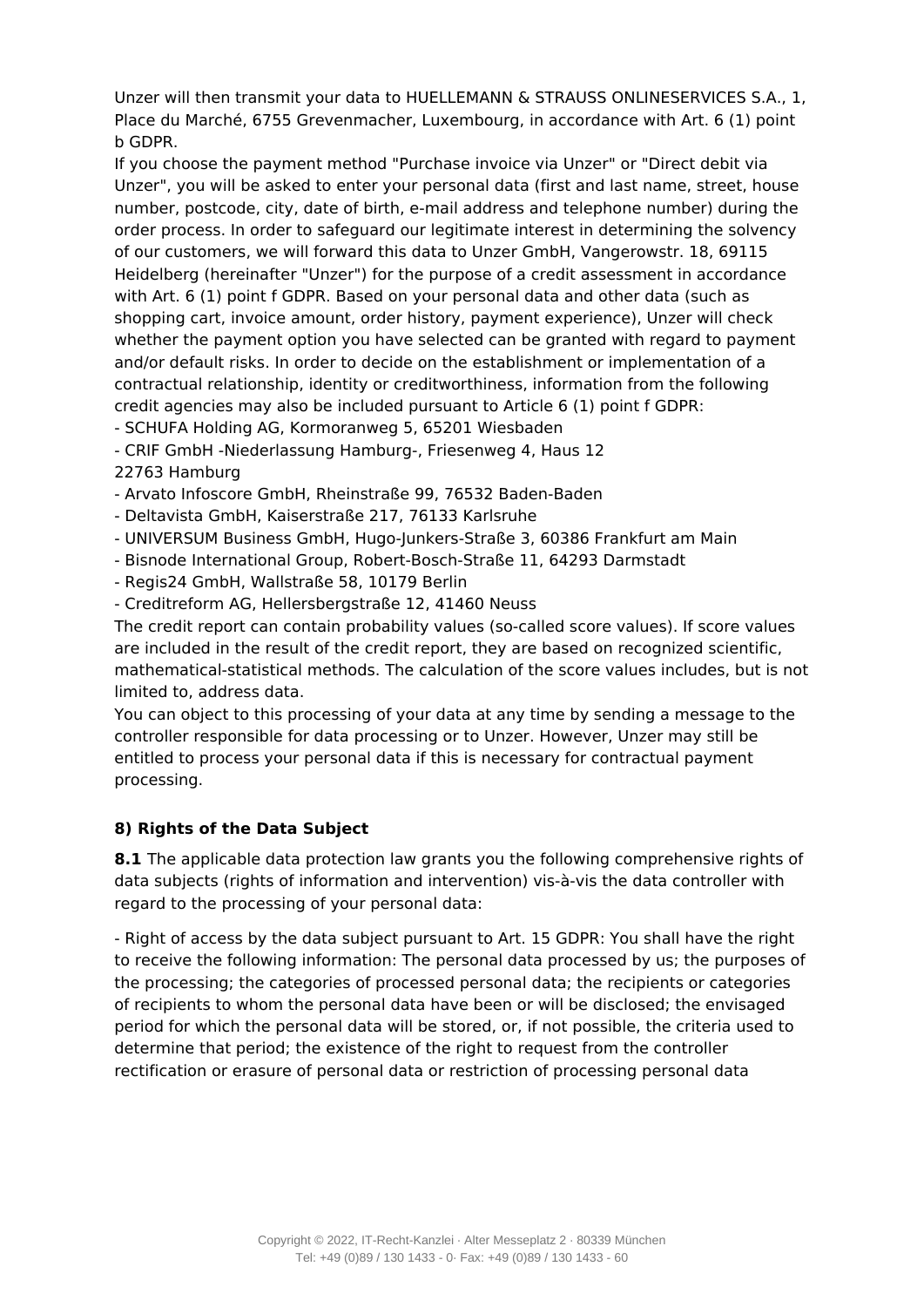concerning the data subject or to object to such processing; the right to lodge a complaint with a supervisory authority; where the personal are not collected from the data subject, any available information as to their source; the existence of automated decision-making, including profiling and at least in those cases, meaningful information about the logic involved, as well as the significance and envisaged consequences of such processing for the data subject; the appropriate safeguards pursuant to Article 46 when personal data is transferred to a third country.

- Right to rectification pursuant to Art. 16 GDPR: You have the right to obtain from the controller without undue delay the rectification of inaccurate personal data concerning you and/or the right to have incomplete personal data completed which are stored by us.

- Right to erasure ("right to be forgotten") pursuant to Art. 17 GDPR: You have the right to obtain from the controller the erasure of personal data concerning you if the conditions of Art. 17 (2) GDPR are fulfilled. However, this right will not apply for exercising the freedom of expression and information, for compliance with a legal obligation, for reasons of public interest or for the establishment, exercise or defense of legal claims.

- Right to restriction of processing pursuant to Art. 18 GDPR: You have the right to obtain from the controller restriction of processing your personal data for the following reasons: As long as the accuracy of your personal data contested by you will be verified. If you oppose the erasure of your personal data because of unlawful processing and you request the restriction of their use instead. If you require the personal data for the establishment, exercise or defense of legal claims, once we no longer need those data for the purposes of the processing. If you have objected to processing on grounds relating to your personal situation pending the verification whether our legitimate grounds override your grounds.

- Right to be informed pursuant to Art. 19 GDPR: If you have asserted the right of rectification, erasure or restriction of processing against the controller, he is obliged to communicate to each recipient to whom the personal date has been disclosed any rectification or erasure of personal data or restriction of processing, unless this proves impossible or involves disproportionate effort. You have the right to be informed about those recipients.

- Right to data portability pursuant to Art. 20 GDPR: You shall have the right to receive the personal data concerning you, which you have provided to us, in a structured, commonly used and machine-readable format or to require that those data be transmitted to another controller, where technically feasible.

- Right to withdraw a given consent pursuant to Art. 7 (3) GDPR: You have the right to withdraw your consent for the processing of personal data at any time with effect for the future. In the event of withdrawal, we will immediately erase the data concerned, unless further processing can be based on a legal basis for processing without consent. The withdrawal of consent shall not affect the lawfulness of processing based on consent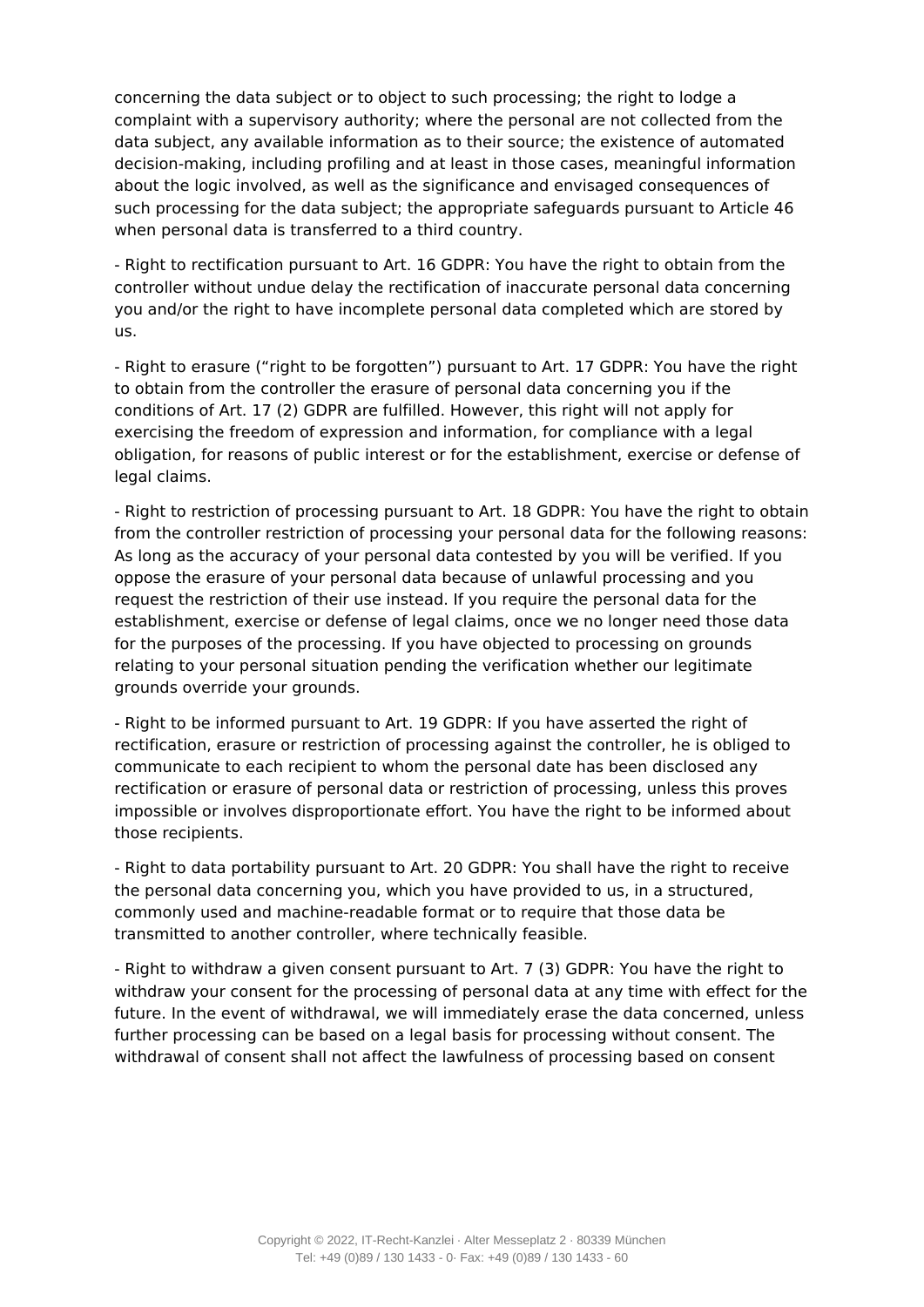before its withdrawal.

- Right to lodge a complaint pursuant to Art. 77 GDPR: Without prejudice to any other administrative or judicial remedy, you have the right to lodge a complaint with a supervisory authority, in particular in the Member State of your habitual residence, place of work or place of the alleged infringement if you consider that the processing of personal data relating to you infringes the GDPR.

## **8.2** RIGHT TO OBJECT

IF, WITHIN THE FRAMEWORK OF A CONSIDERATION OF INTERESTS, WE PROCESS YOUR PERSONAL DATA ON THE BASIS OF OUR PREDOMINANT LEGITIMATE INTEREST, YOU HAVE THE RIGHT AT ANY TIME TO OBJECT TO THIS PROCESSING WITH EFFECT FOR THE FUTURE ON THE GROUNDS THAT ARISE FROM YOUR PARTICULAR SITUATION. IF YOU EXERCISE YOUR RIGHT TO OBJECT, WE WILL STOP PROCESSING THE DATA CONCERNED. HOWEVER, WE RESERVE THE RIGHT TO FURTHER PROCESSING IF WE CAN PROVE COMPELLING REASONS WORTHY OF PROTECTION FOR PROCESSING WHICH OUTWEIGH YOUR INTERESTS, FUNDAMENTAL RIGHTS AND FREEDOMS, OR IF THE PROCESSING SERVES TO ASSERT, EXERCISE OR DEFEND LEGAL CLAIMS.

IF WE PROCESS YOUR PERSONAL DATA FOR DIRECT MARKETING PURPOSES, YOU HAVE THE RIGHT TO OBJECT AT ANY TIME TO THE PROCESSING OF YOUR PERSONAL DATA WHICH ARE USED FOR DIRECT MARKETING PURPOSES. YOU MAY EXERCISE THE OBJECTION AS DESCRIBED ABOVE.

IF YOU EXERCISE YOUR RIGHT TO OBJECT, WE WILL STOP PROCESSING THE DATA CONCERNED FOR DIRECT ADVERTISING PURPOSES.

## **9) Duration of Storage of Personal Data**

The duration of the storage of personal data is based on the respective legal basis, the purpose of processing and - if relevant – on the respective legal retention period (e.g. commercial and tax retention periods).

If personal data is processed on the basis of an express consent pursuant to Art. 6 (1) point a GDPR, this data is stored until the data subject revokes his consent.

If there are legal storage periods for data that is processed within the framework of legal or similar obligations on the basis of Art. 6 (1) point b GDPR, this data will be routinely deleted after expiry of the storage periods if it is no longer necessary for the fulfillment of the contract or the initiation of the contract and/or if we no longer have a justified interest in further storage.

When processing personal data on the basis of Art. 6 (1) point f GDPR, this data is stored until the data subject exercises his right of objection in accordance with Art. 21 (1) GDPR, unless we can provide compelling grounds for processing worthy of protection which outweigh the interests, rights and freedoms of the data subject, or the processing serves to assert, exercise or defend legal claims.